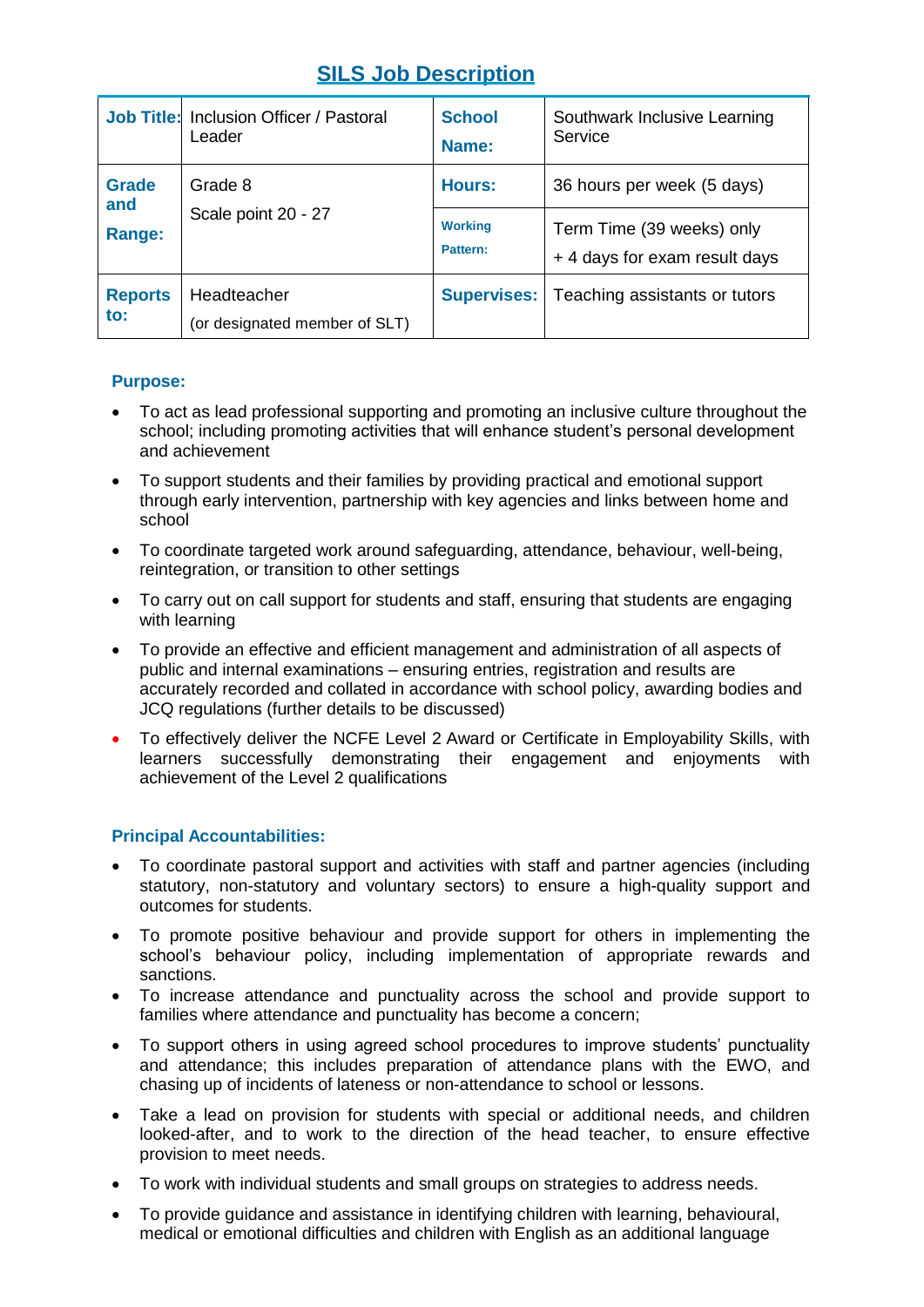- To provide support and guidance to parents and carers, encouraging families to develop and sustain positive interactions and strengthen relationships. This may include organising and taking a lead on parenting classes, after hours sessions, or referrals to appropriate services.
- Attend appropriate training to widen knowledge and skills base.
- To lead and attend regular inter agency and review meetings to discuss the needs and progress of identified children, including team around the child, multi agency and child protection meetings
- As lead practitioner for MASH referrals, convene multi-agency meetings to discuss referrals and raise awareness of safeguarding concerns, identifying outcome-based support plan
- To liaise with other agencies including the Early Help, Educational Psychologist, Children's Services, School counsellor, school health service, social services, speech therapists, EWO, SEN, CAHMS etc
- To maintain up to date case records, provide written and verbal reports for meetings and to participate in those meetings as appropriate.
- To monitor student progress through the use of attainment and other evaluative data including the school's tracking system;
- To assist in organising events and activities that focus on achievement, encouraging students to become responsible and caring members of our community; including a termly celebration event
- To facilitate Restorative Approaches and mediation meetings as appropriate and assist in supervising students at break and lunchtimes.
- Assist the Head teacher in keeping parents and Management Committee informed about provision for identified groups.
- To line manage, support and monitor (including performance management) the work of a small team of teaching assistants, tutors and / or exam invigilators
- *The examinations duties demand a high level of understanding of data management and their complexities. Precision and accuracy are integral to the work as are the ability to make decisions and exercise use of own initiative. The postholder will be required to work additional hours, as necessary, outside of core hours e.g. during examination periods.*

## **Other Responsibilities**

- Data Protection: it is essential when working with computerised systems that you are completely aware of their responsibilities at all times under the Data protection Act 1984 for the security, accuracy, and significance of personal data held on such systems.
- Equal Opportunities: to take responsibility, appropriate to the post for tackling racism and promoting good race, ethnic and community relations.
- Health and Safety: to work in compliance with the School's Health and Safety policies and under the Health and Safety at Work Act (1974), ensuring the safety of all. .
- Safeguarding: to have due regard for safeguarding and promoting the welfare of children and young people, and to follow the child protection and safeguarding policies adopted by the school and Southwark Safeguarding Children Board.

*This job description will be reviewed annually and may be subject to amendment or modification at any time after consultation with the post holder. It is not a comprehensive statement of procedures and tasks but sets out the main expectations of the School in relation to the post holder's professional responsibilities and duties.*